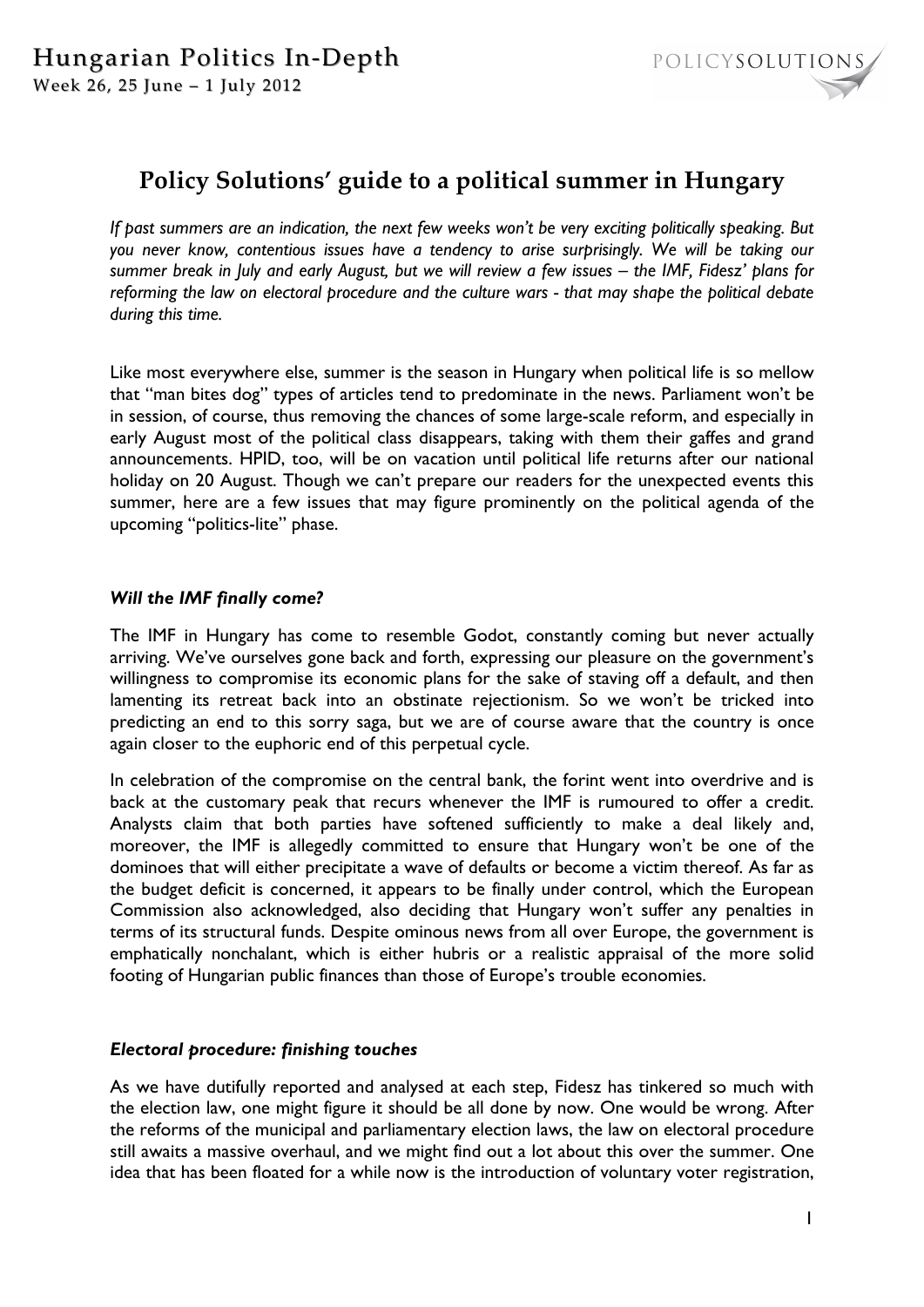Week 26, 25 June - 1 July 2012

which would be extremely unusual in Europe – we are not even sure if there is a country in the EU where only voters who register before each election may participate.

The law on electoral procedure is full of mundane details, and at first glance is far less (or *even* less, if you prefer) exciting than, say, gerrymandering. Yet the mundane details might have an impact equalling or exceeding that of the more prominent issues that have been at the centre of public discourse thus far. This is especially true of registration, which could substantially depress already low voter turnout.

## **So much left to restrict**

But there are plenty of other issues. Fidesz still has to reveal the deadline for collecting endorsement sheets, which qualify parties and candidates for the ballot. If the deadline will be exceedingly short, as many suspect – based also on the significantly shortened deadlines for municipal elections – then that could prematurely halt the emergence of new opposition parties, which would be unlikely to make it onto the ballot without adequate time to find citizens willing to endorse untested players. In fact, as the municipal election of 2010 showed, even parliamentary parties can struggle with the requirement; LMP failed to qualify in most of the country.

An important issue that is still outstanding is the regulation of campaign advertisements (and of course campaign finance, but that's a discussion for another week). It is likely that the regulation of campaign time and advertising rules will also attempt to track Fidesz' narrow interests, much like other regulations have thus far, though in this area Fidesz' interests are probably more difficult to define. What is near certain is that Hungary's version of the American superpacs, that is indirect campaign advertising disseminated by Fidesz-oligarchs, such as the vast poster campaign by the supermarket chain CBA in 2010 or the relentless Fidesz campaign in the shows of Echo TV, the channel owned by one of Hungary's richest entrepreneurs, Gábor Széles. Aside from indirect ads run by rich persons or enterprises (including state-owned enterprises), where Fidesz has a natural advantage, it might find that it has an interest in setting narrow rules for permissible ads run by parties, especially limiting advertisement in the internet, where the opponents might find it easiest and most cost effective to address voters. Furthermore, a shortening of the campaign time is intensely in Fidesz' interests, and it has already announced that this will occur: a shorter campaign primarily benefits those political players that are already known to voters, and unlike most of the opposition, Fidesz needs little introduction.

#### *The culture wars continued*

What will almost certainly continue over the summer are the culture wars. Of course they have been ongoing for an eternity now, nor are they likely to end anytime soon. To a greater or lesser extent, each government since transition has felt the need and the mandate to impose its own version of temporary cultural hegemony; they have sought to manifest their values through a variety of instruments, from street names over subsidies for culture and sciences all the way to school curricula. Fidesz has of course been active in this area from the very start, passing a wide variety of legislation – e.g. the Trianon memorial day, the